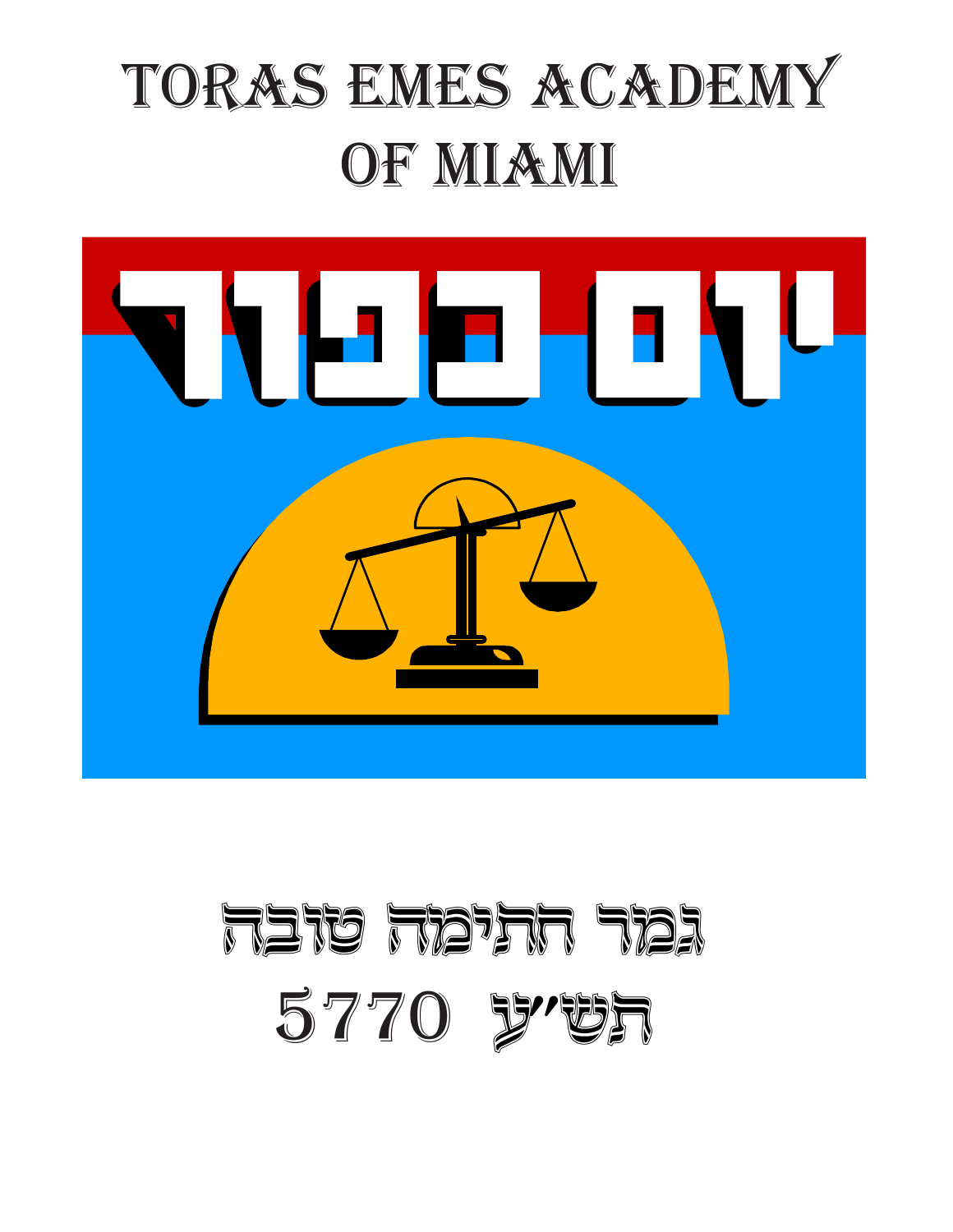

# $\star$ STAR STUDENTS $\star$

THAN

**Friday, September 25, 2009 Candle Lighting 6:57 PM**

**Chana Alber ★T.S.** Leah Baroukh**\***S.S. **Pnina Bergida ★ T.S.** Yehoshua Braunshweiger \* S.S. **Alex Brody ★ S.S. Naomi Bursztyn★**S.S. **Eli Danan★T.S.** 

Chana Dreyfuss **★** S.S. **Shmuel Chaim Dreyfuss ★ S.S.** Yehuda Gassner \* S.S. **Yochanan Gittleson ★T.S. Dovid Kaplan**★S.S. **Tzvi Lehrer ★ S.S. Eli Mizrahi**ÕT.S.

Lea Riesel**\***T.S. **Penina Rosenbaum ★ S.S. Aaron Rosenberg**  $\star$  **T.S. Sara Seltzer ★T.S. Shoshana Shapiro★T.S. Shelomo Sutton ★ T.S. Dovy Wakszul**★T.S.

# גפר **חתיפה טובה!**



#### BIRCHAS HABONIM

The blessing of one's children on Erev Yom Kippur is<br>an exceptionally beautiful and meaningful prayer. Let its recitation sensitize us to the profound responsibilities and opportunities that our children bring to us, as well as allowing the wellsprings of parents' love to be showered upon them. In the spirit of the Yomim Noraim, the administration and staff would like to ask forgiveness from parents and children for anything we may have said or done improperly this past year.

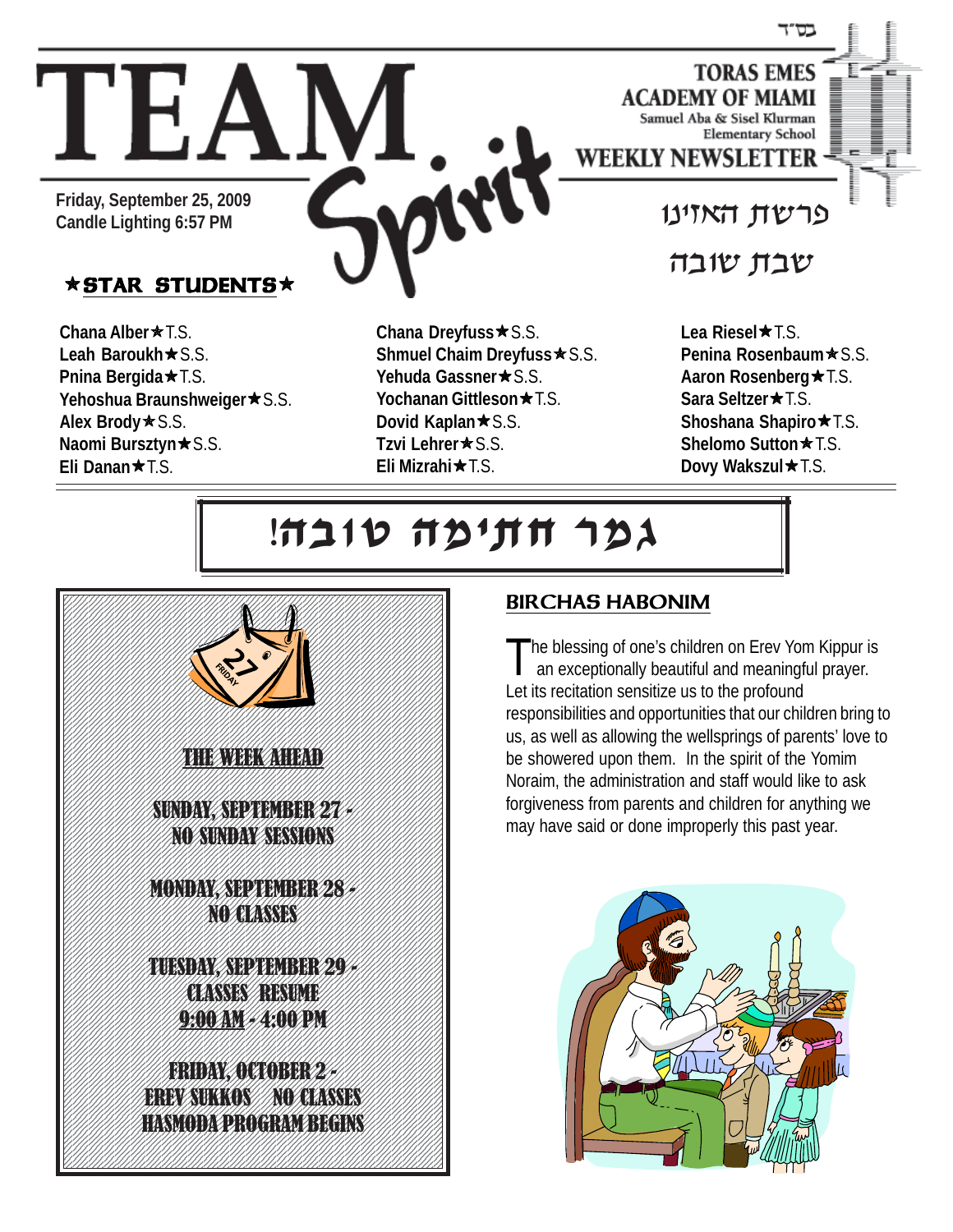# TV/VIDEO/DVD **CONTROL** PROGRAM



Yasher Koach to all of our students who have thus far succeeded in abstaining from TV/Videos and DVD's during the Aseres Yemei Teshuva. This is a great lesson in realizing what one

can accomplish when he or she genuinely wants to succeed.

This program ends Motzei Yom Kippur. Bring your signed calendar back to school on Tuesday for the final drawing.

Yasher Koach to our TV Control sponsors: **Mr. and Mrs. Terry Chemtov Rabbi and Mrs. Tzvi Rosenbaum**

# HASMODA PROJECT

 $\epsilon$  will once again be conducting our semi-annual *Yom Tov* learning program over *Sukkos*. We welcome your support of the children's voluntary learning. There is still an



opportunity to participate before *Yom Tov*. For a \$50 minimum contribution, you may sponsor in honor of, in memory of, or for a *Refuah Shelaima* for a loved one. This contribution helps defray the cost of the incentive prizes for the participants. Please speak with Rabbi Baumann early next week to let him know that you are interested.

# MAZEL TOV

To Rabbi and Mrs.<br>Avrohom Jablon and family on the birth of a daughter.



To Rabbi and Mrs. Gedalya Glatt and family on the birth of a grandson, born to

their daughter, our alumna, Rivka and Michael Parris.

### REFUAH SHELAIMA

- ¨ Tova *bas* Rochel
- ¨ Ruchama Aliza Sara Chana *bas* Esther Leba
- ¨ Chaya Yachet Elka *bas* Chana Rochel
- ¨ Bina *bas* Chaya
- ¨ Liora *bas* Miriam
- ¨ Bracha Shifra *bas* Mindel Fraide
- ¨ Chaim *ben* Breindl Bracha
- ¨ Yechiel Tzvi *ben* Leah Rochel
- ¨ Yitzchak Moshe *ben* Shoshana
- ¨Mordechai *ben* Ora Yehudis

# LEV L'ACHIM

Coupons were sent home today with our students grades 2-5 to help raise Tzedaka for **P'eylim Lev L'Achim.** As we look forward to celebrating this coming *Zman Simchaseinu* with our family and friends, it is most appropriate that we consider this worthwhile organization that brings thousands of Jewish families in *Eretz Yisrael* back to *Torah* and *Mitzvos.*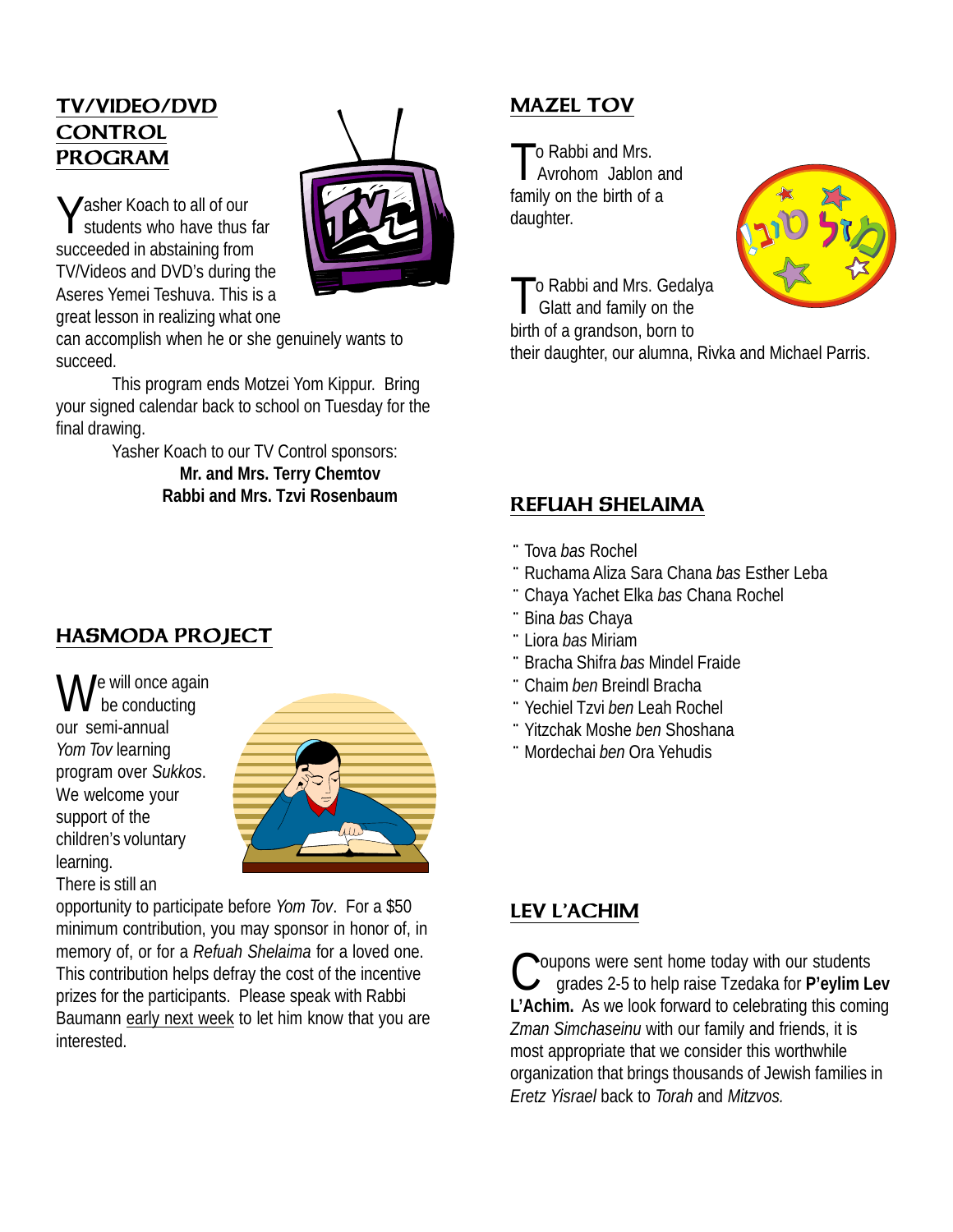# FIFTH GRADE GIRLS

5G is off to a great start! In addition to preparing for *Yom Tov* and finishing our first *Perek* in *Chumash*, we have kept our room neat and clean for three weeks. The 5G girls circulated through the girls' classrooms singing their version of the *Seder V'Nikayon* (order and cleanliness) song from The Marvelous Middos Machine .



What a great job! We hope all of the girls enjoyed the song (and message) as much as we did!

### IN THE SPOTLIGHT-<br>
THE SB MIZRACH WALL







#### FIFTH GRADE BOYS - TEFILLOS, KAVANA AND.... KIDDUSH!



The fifth grade boys enjoyed a hot *kiddush* this Friday afternoon. The *kiddush* consisted of soda, cookies, nosh and of course chulent! The gala reception was held in

celebration of three weeks of excellent *davening*. The *kiddush* was sponsored by a number of people who contributed to add a name to our *refuah shelaima* list. Copies of the contributions, along with names of the *cholim*, are mounted onto the *mizrach* wall.

"It is a known *segula* to have boys your age *daven* for others. Your *tefillos* are accepted more quickly than *tefillos* of others" said Rabbi Steinberg to the boys on the first day of school. "The boys were, and continue to be, amazed that people are actually paying for the *zechus* of their *tefillos*. This program has truly inspired them to improve their *kavana* and outlook on *tefilla*."